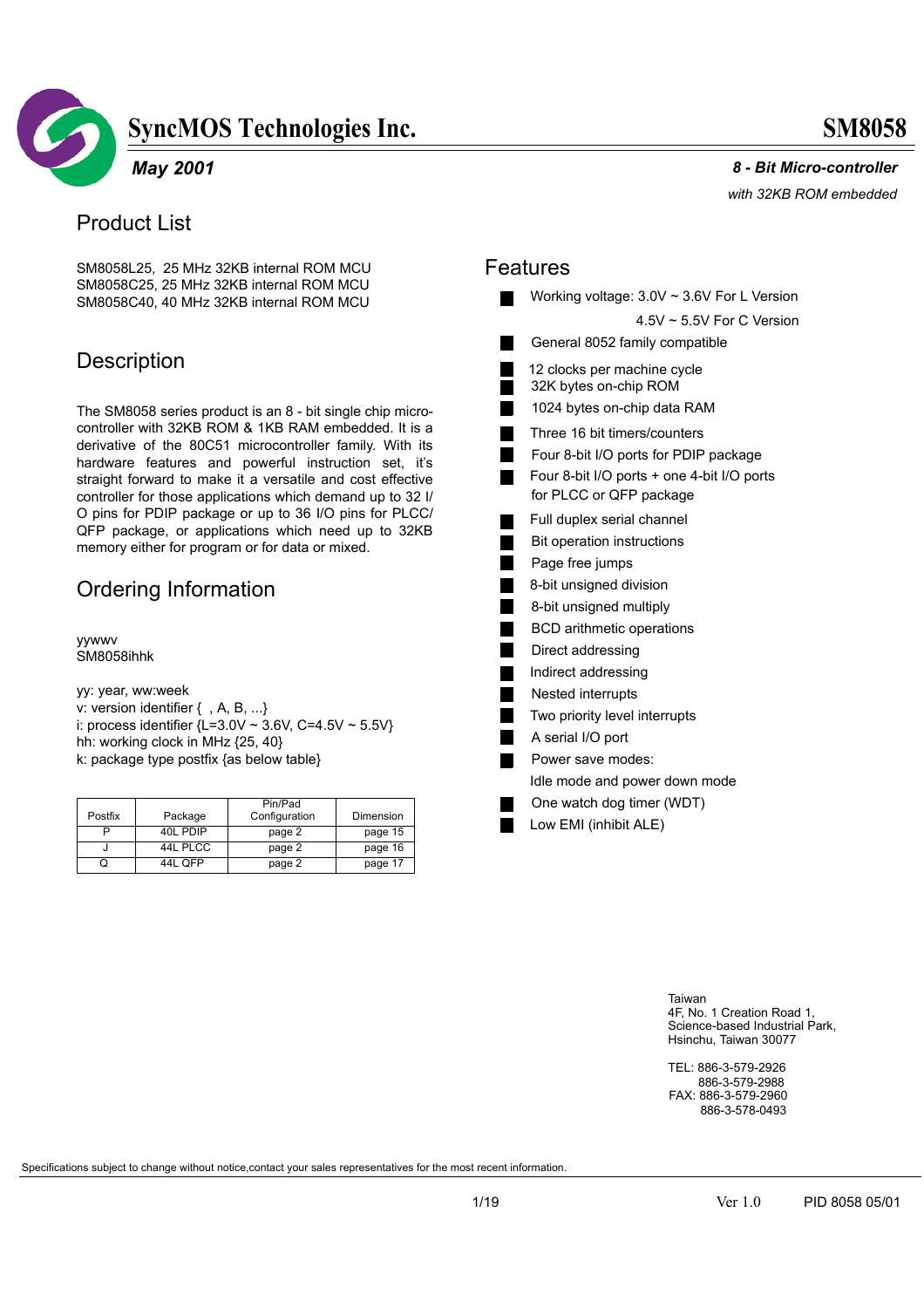





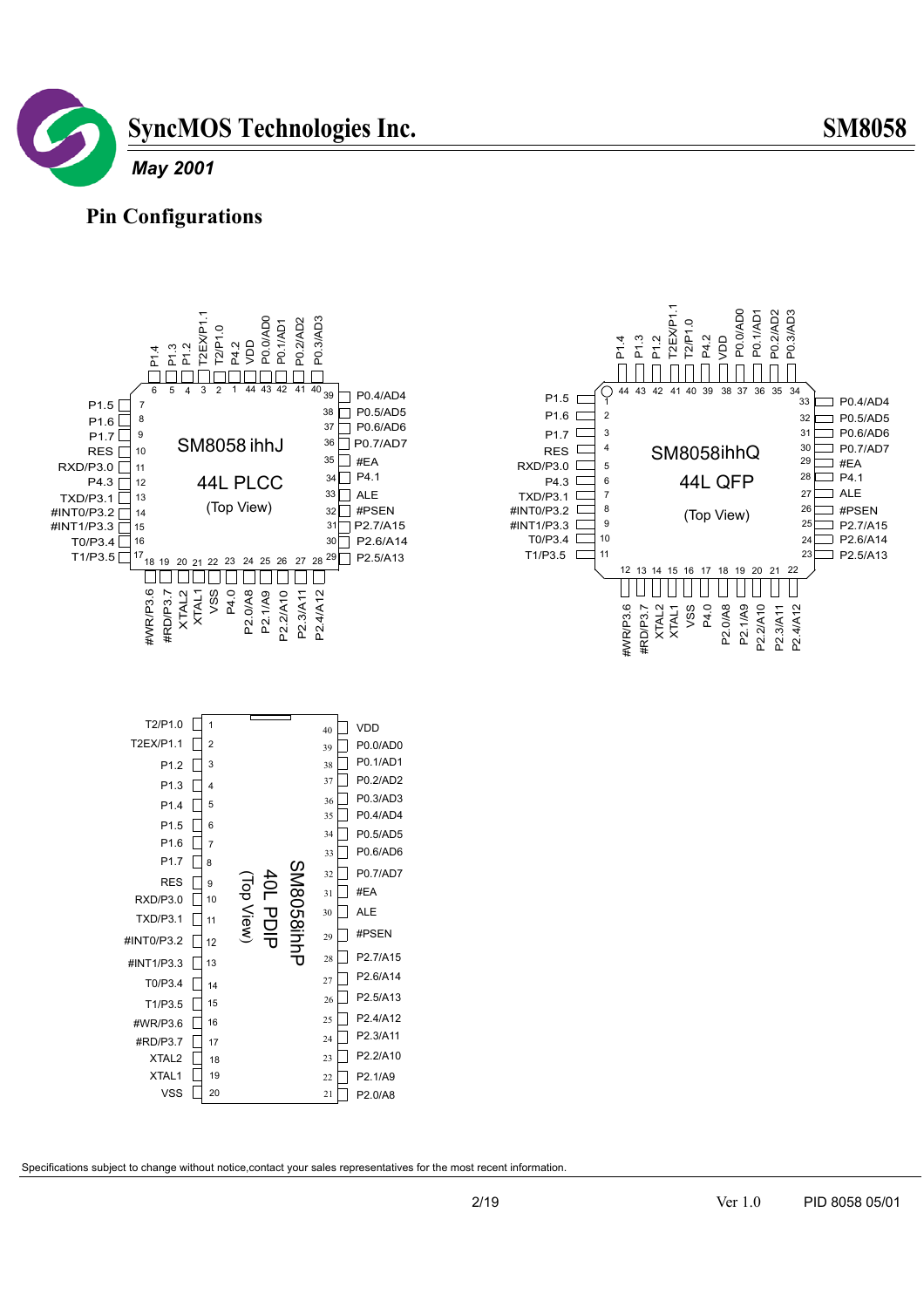

### *May 2001*

### **Block Diagram**

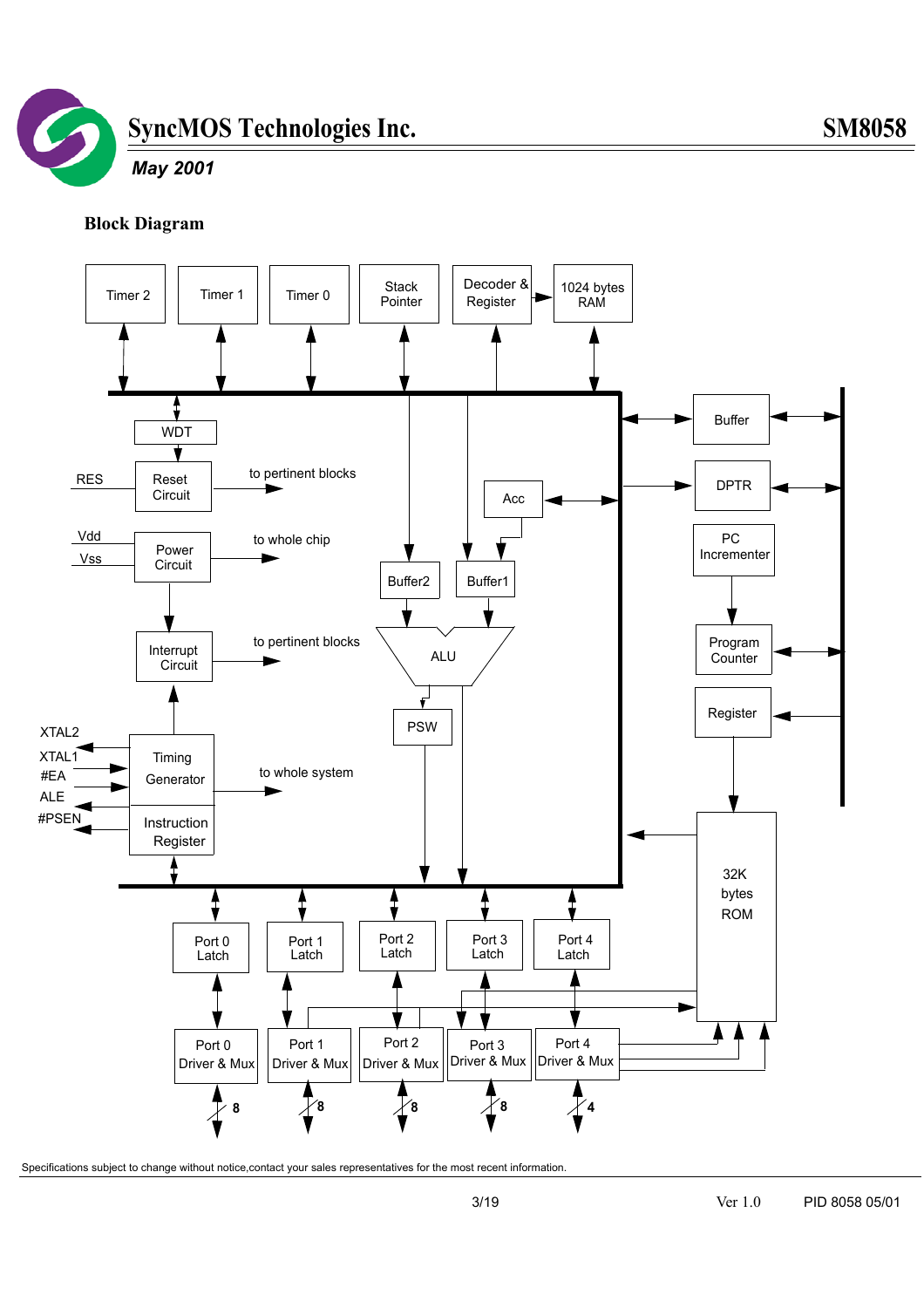

# *May 2001*

### **Pin Descriptions**

| 40L             | 44L             | 44L             |                   |                          |         |                                                     |
|-----------------|-----------------|-----------------|-------------------|--------------------------|---------|-----------------------------------------------------|
| <b>PDIP</b>     |                 | <b>QFP PLCC</b> | Symbol            | Active   I/O             |         | <b>Names</b>                                        |
| Pin#            | Pin#            | Pin#            |                   |                          |         |                                                     |
| 1               | 40              | $\overline{2}$  | T2/P1.0           |                          | i/o     | bit 0 of port 1 & timer 2                           |
| $\overline{2}$  | 41              | 3               | T2EX/P1.1         |                          | $i$ o   | bit 1 of port 1 & timer control                     |
| 3               | 42              | 4               | P <sub>1.2</sub>  |                          | i/o     | bit 2 of port 1                                     |
| 4               | 43              | 5               | P1.3              |                          | i/o     | bit 3 of port 1                                     |
| 5               | 44              | $\,6\,$         | P1.4              |                          | $i$ o   | bit 4 of port 1                                     |
| 6               | $\mathbf{1}$    | $\overline{7}$  | P1.5              |                          | $i$ o   | bit 5 of port 1                                     |
| $\overline{7}$  | $\overline{2}$  | 8               | P1.6              |                          | $i$ o   | bit 6 of port 1                                     |
| 8               | 3               | $\overline{9}$  | P1.7              |                          | $i$ o   | bit 7 of port 1                                     |
| 9               | 4               | 10              | <b>RES</b>        | H                        | j.      | Reset                                               |
| 10              | 5               | $\overline{11}$ | RXD/P3.0          |                          | $i$ o   | bit 0 of port 3 & Receive data                      |
| 11              | $\overline{7}$  | 13              | <b>TXD/P3.1</b>   |                          | $i$ o   | bit 1 of port 3 & Transmit data                     |
| 12              | 8               | $\overline{14}$ | #INT0/P3.2        | $L$ / -                  | i/o     | bit 2 of port 3 & low true interrupt 0              |
| 13              | 9               | 15              | #INT1/P3.3        | $L$ -                    | i/o     | bit 3 of port 3 & low true interrupt 1              |
| 14              | $\overline{10}$ | 16              | T0/P3.4           |                          | $i$ o   | bit 4 of port 3 & Timer 0                           |
| $\overline{15}$ | 11              | $\overline{17}$ | T1/P3.5           |                          | i/o     | bit 5 of port 3 & Timer 1                           |
| 16              | $\overline{12}$ | 18              | #WR/P3.6          | $L$ -                    | i/o     | bit 6 of port 3 & ext. memory write                 |
| 17              | $\overline{13}$ | $\overline{19}$ | #RD/P3.7          | $L$ -                    | $i$ o   | bit 7 of port 3 & ext. mem. read                    |
| $\overline{18}$ | 14              | 20              | XTAL <sub>2</sub> |                          | O       | Crystal out                                         |
| 19              | $\overline{15}$ | $\overline{21}$ | XTAL1             |                          | j.      | Crystal in                                          |
| 20              | 16              | $\overline{22}$ | <b>VSS</b>        |                          |         | Sink Voltage, Ground                                |
| $\overline{21}$ | 18              | $\overline{24}$ | P2.0/A8           |                          | i/o     | bit 0 of port 2 & bit 8 of ext. memory address      |
| 22              | $\overline{19}$ | $\overline{25}$ | P2.1/A9           |                          | $i$ o   | bit 1 of port 2 & bit 9 of ext. memory address      |
| $\overline{23}$ | $\overline{20}$ | $\overline{26}$ | P2.2/A10          |                          | $i$ o   | bit 2 of port 2 & bit 10 of ext. memory address     |
| 24              | $\overline{21}$ | $\overline{27}$ | P2.3/A11          |                          | $i$ o   | bit 3 of port 2 & bit 11 of ext. memory address     |
| 25              | 22              | 28              | P2.4/A12          |                          | i/o     | bit 4 of port 2 & bit 12 of ext. memory address     |
| $\overline{26}$ | $\overline{23}$ | 29              | P2.5/A13          |                          | $i$ o   | bit 5 of port 2 & bit 13 of ext. memory address     |
| $\overline{27}$ | $\overline{24}$ | 30              | P2.6/A14          |                          | i/o     | bit 6 of port 2 & bit 14 of ext. memory address     |
| 28              | $\overline{25}$ | $\overline{31}$ | P2.7/A15          |                          | $i$ o   | bit 7 of port 2 & bit 15 of ext. memory address     |
| 29              | $\overline{26}$ | $\overline{32}$ | #PSEN             | L                        | $\circ$ | program storage enable                              |
| $\overline{30}$ | $\overline{27}$ | 33              | <b>ALE</b>        | $\overline{\phantom{a}}$ | $\circ$ | address latch enable                                |
| 31              | 29              | 35              | #EA               | L                        | -i      | external access                                     |
| 32              | $\overline{30}$ | $\overline{36}$ | <b>P0.7/AD7</b>   |                          | i/o     | bit 7 of port 0 & data/address bit 7 of ext. memory |
| 33              | $\overline{31}$ | 37              | P0.6/AD6          |                          | i/o     | bit 6 of port 0 & data/address bit 6 of ext. memory |
| 34              | 32              | 38              | P0.5/AD5          |                          | i/o     | bit 5 of port 0 & data/address bit 5 of ext. memory |
| 35              | 33              | 39              | P0.4/AD4          |                          | i/o     | bit 4 of port 0 & data/address bit 4 of ext. memory |
| 36              | 34              | 40              | P0.3/AD3          |                          | i/o     | bit 3 of port 0 & data/address bit 3 of ext. memory |
| 37              | 35              | 41              | P0.2/AD2          |                          | i/o     | bit 2 of port 0 & data/address bit 2 of ext. memory |
| 38              | 36              | 42              | P0.1/AD1          |                          | i/o     | bit 1 of port 0 & data/address bit 1 of ext. memory |
| 39              | 37              | 43              | P0.0/AD0          |                          | i/o     | bit 0 of port 0 & data/address bit 0 of ext. memory |
| 40              | 38              | 44              | VDD               |                          |         | <b>Drive Voltage</b>                                |
|                 | $\overline{17}$ | $\overline{23}$ | P4.0              |                          | i/o     | bit 0 of Port 4                                     |
|                 | 28              | 34              | P4.1              |                          | i/o     | bit 1 of Port 4                                     |
|                 | 39              | $\mathbf{1}$    | P4.2              |                          | i/o     | bit 2 of Port 4                                     |
|                 | 6               | $\overline{12}$ | P4.3              |                          | i/o     | bit 3 of Port 4                                     |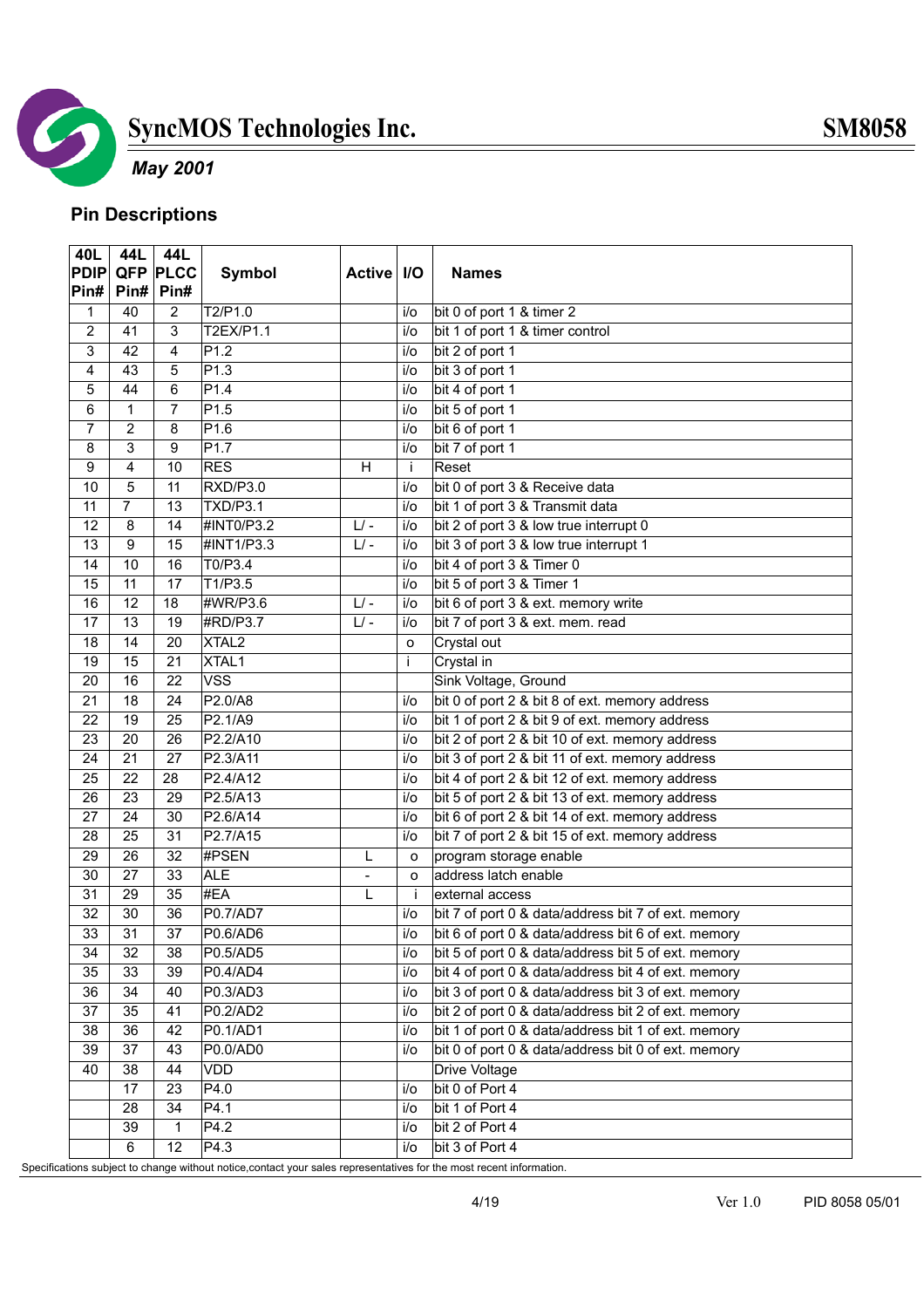

### *May 2001*

### **Special Function Register (SFR) Memory MAP**

| \$F8             |                    |             |                   |                   |                 |                 |              |
|------------------|--------------------|-------------|-------------------|-------------------|-----------------|-----------------|--------------|
| \$F <sub>0</sub> | B                  |             |                   |                   |                 |                 |              |
| \$E8             |                    |             |                   |                   |                 |                 |              |
| \$E0             | <b>ACC</b>         |             |                   |                   |                 |                 |              |
| \$D8             | P4                 |             |                   |                   |                 |                 |              |
| \$D0             | <b>PSW</b>         |             |                   |                   |                 |                 |              |
| \$C8             | T <sub>2</sub> CON |             | RC <sub>2</sub> L | RC <sub>2</sub> H | TL <sub>2</sub> | TH <sub>2</sub> |              |
| \$C <sub>0</sub> |                    |             |                   |                   |                 |                 |              |
| \$B8             | IP                 |             |                   |                   |                 |                 | <b>SCONF</b> |
| \$B0             | P <sub>3</sub>     |             |                   |                   |                 |                 |              |
| <b>\$A8</b>      | ΙE                 |             |                   |                   |                 |                 |              |
| <b>\$A0</b>      | P <sub>2</sub>     |             |                   |                   |                 |                 |              |
| \$98             | <b>SCON</b>        | <b>SBUF</b> |                   |                   |                 |                 | <b>WDTC</b>  |
| \$90             | P <sub>1</sub>     |             |                   |                   |                 |                 |              |
| \$88             | <b>TCON</b>        | <b>TMOD</b> | TL <sub>0</sub>   | TL <sub>1</sub>   | TH <sub>0</sub> | TH <sub>1</sub> |              |
| \$80             | P <sub>0</sub>     | <b>SP</b>   | <b>DPL</b>        | <b>DPH</b>        | (Reserved)      |                 | <b>PCON</b>  |

Note: The text of SFRs with bold type characters are Extension Special Function Registers for SM8058

### **Extension Function Description**

### **Memory Structure**

The SM8058 is the general 8052 hardware core to integrate the expanded 768B data RAM and 32KB ROM program memory as a single chip microcontroller. Its memory structure follows genaral 8052 structure.

### **Program Memory**

The SM8058 has 32K bytes on-chip ROM memory which can be used as general program memory.

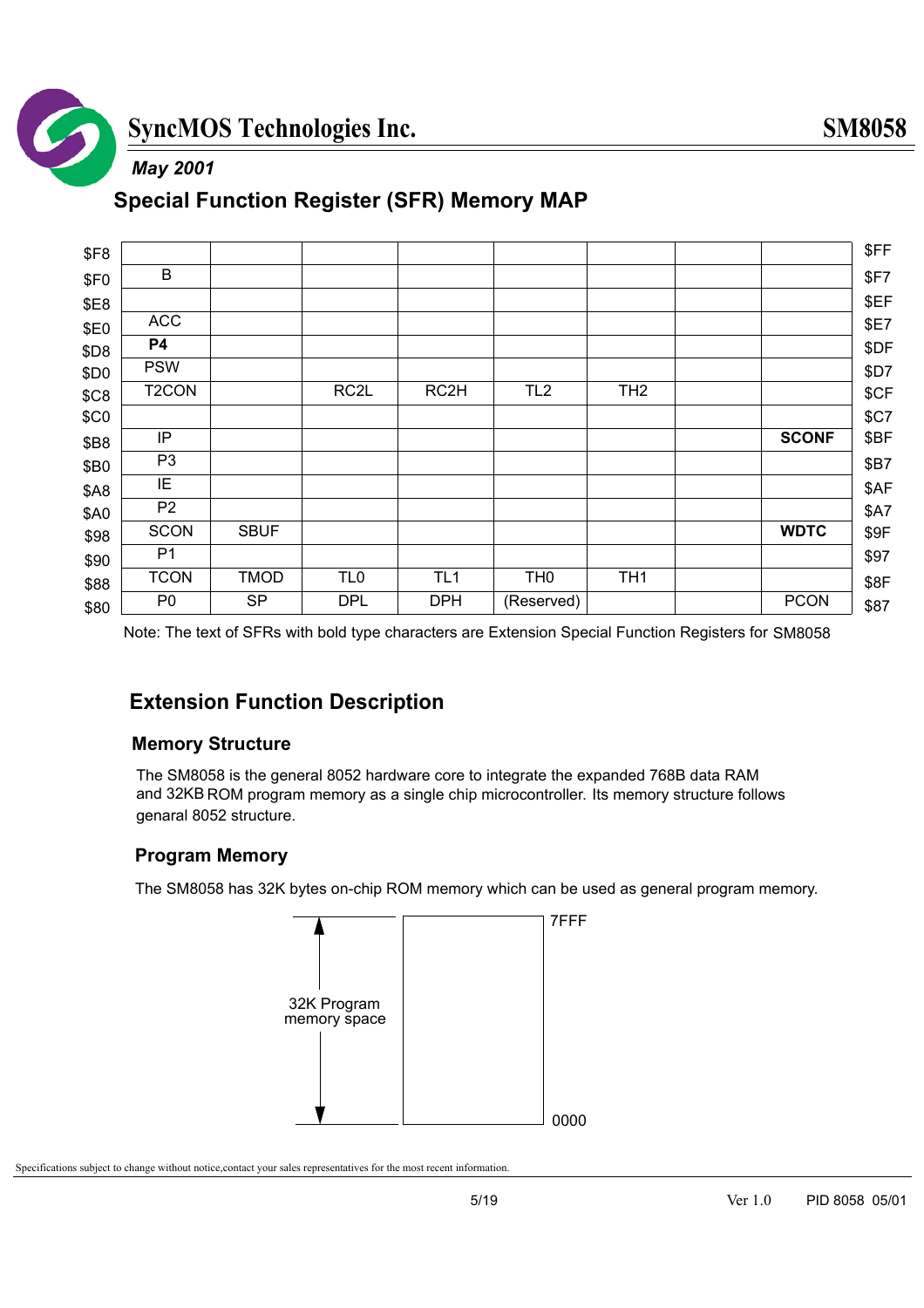

### **Data Memory**

The SM8058 has 1K bytes on-chip RAM, 256 bytes of it are the same as general 8052 internal memory structure while the expanded 768 bytes on-chip RAM can be accessed by external memory addressing method. (by instruction MOVX)



### **Data Memory - Lower 128 byte**

Data memory \$00 to \$FF is the same as 8052 The address \$00 to \$7F can be accessed by direct and indirect addressing modes. Address \$00 to \$1F is register area. Address \$20 to \$2F is memory bit area. Address \$30 to \$7F is for general memory area.

### **Data memory - Higher 128 byte**

The address \$80 to \$FF can be accessed by indirect addressing mode only. Addressing \$80 to \$FF is data area.

### **Data Memory - Expanded 768 bytes**

 From external address \$0000 to \$02FF is the on-chip expanded RAM area, total 768 bytes. This area can be accessed by external direct addressing mode only (by instruction MOVX).

### **Internal Memory Page Select Register (IMPSR, \$85)**

|       | Unused     | Unused | Unused | Unused | Unused | Unused | PS <sub>1</sub> | PS <sub>0</sub> |
|-------|------------|--------|--------|--------|--------|--------|-----------------|-----------------|
| Reset |            |        |        |        |        |        |                 |                 |
| value | <b>MSB</b> |        |        |        |        |        |                 | LSB             |

The address space of instruction MOVX @Rn is determined by bit 1 & bit 0 (PS1, PS0) of IMPSR. The default setting of PS1, PS0 bits is 00 (page 0).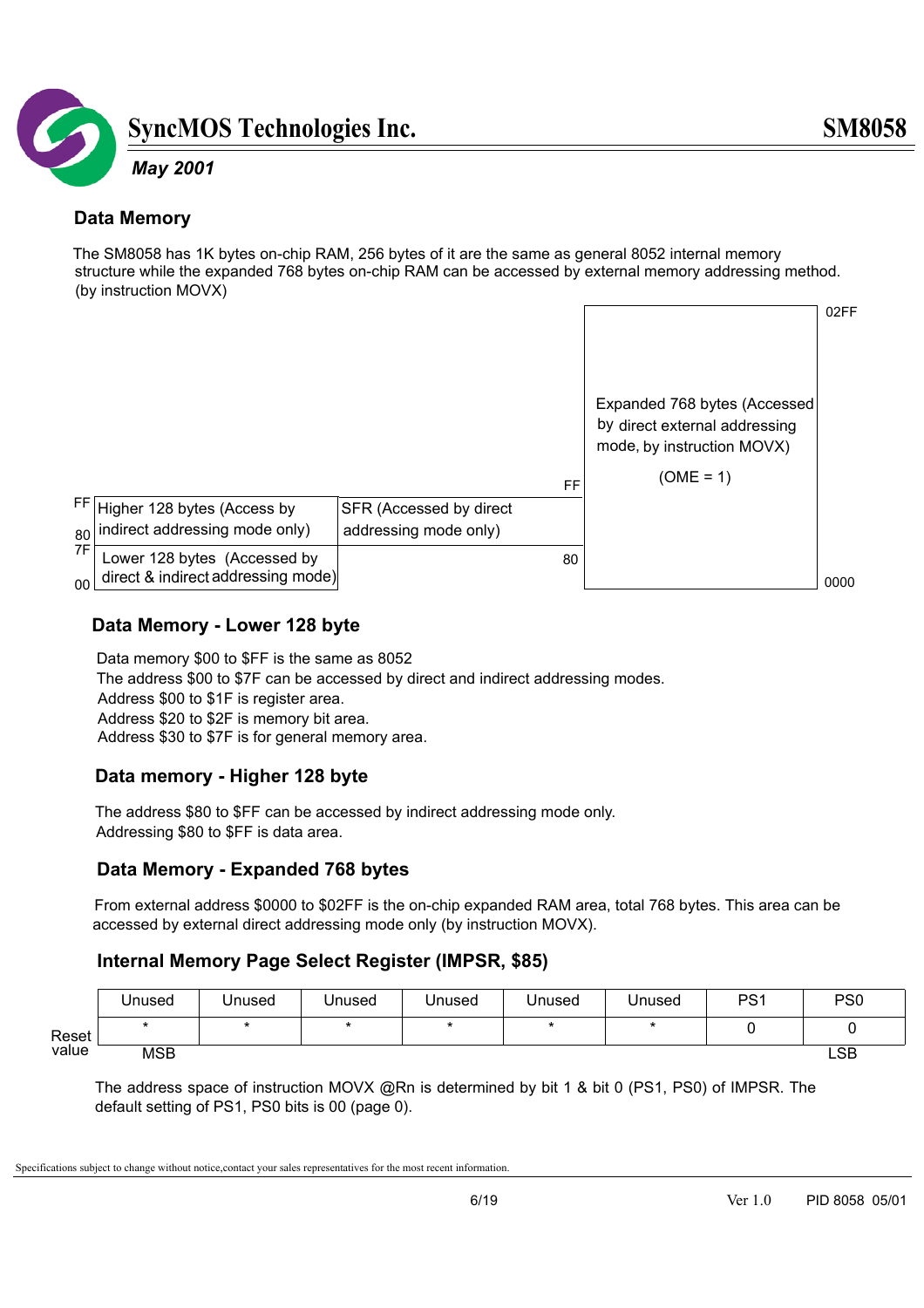

### *May 2001*

 If the address of instruction MOVX @DPTR is larger than \$02FF then SM8058 will generate the external memory control signal automatically. The bit 1 (OME) of special function register \$BF (SCONF) can enable or disable this expanded 768 byte RAM. The default setting of OME bit is 1 (enable).

One page of data RAM is 256 bytes.

PS1, PS0=00, Rn of instruction MOVX @Rn mapping to expanded RAM address \$0000 to \$ 00FF ( page 0) PS1, PS0=01, Rn of instruction MOVX @Rn mapping to expanded RAM address \$0100 to \$ 01FF ( page 1) PS1, PS0=10, Rn of instruction MOVX @Rn mapping to expanded RAM address \$0200 to \$ 02FF ( page 2) PS1, PS0=11, Rn of instruction MOVX @Rn mapping to expanded RAM address \$XY00 to \$XYFF where high byte address specified by port 2. (SM8058 will generate the external memory control signal automatically).

### **Port 4 for PLCC or QFP package:**

The bit addressable port 4 is available with PLCC or QFP package. The port 4 has only 4 pins and its port address is located at 0D8H. The function of port 4 is the same as the function of port 1, port 2 and port 3.

# **port4 (P4, \$D8)**

|       | Unused     | Unused | Unused | Unused | P4.3 | P4.2 | P4. | P4.0 |
|-------|------------|--------|--------|--------|------|------|-----|------|
| Reset |            |        |        |        |      |      |     |      |
| value | <b>MSB</b> |        |        |        |      |      |     | LSB  |

The bit 3, bit 2, bit 1, bit 0 output the setting to pin P4.3, P4.2, P4.1, P4.0 respectively.

### **Extension Function Description**

### **Watch Dog Timer**

The Watch Dog Timer (WDT) is a 16-bit free-running counter that generate a reset signal if the counter overflows. The WDT is useful for systems which are susceptible to noise, power glitches, or electronics discharge which causing software dead loop or runaway. The WDT function can help user software recover from abnormal software condition. The WDT is different from Timer0 , Timer1 and Timer2 of general 8052. WDT reset can be prevented by software periodically clearing the WDT counter.

 The SM8058 WDT has selectable divider input for the time base source clock. To select the divider input, the setting of bit2~bit0 (PS2~PS0) of Watch Dog Timer Control Register (WDTC) should be set accordingly.

The WDT is enabled by setting 1 to the bit 7 (WDTE) of WDT. After WDTE set to 1. The 16-bit counter starts to count with the selected time base source clock set by PS2 ~ PS0. It will generate a reset signal when overflow occurs. The WDTE bit will be cleared to 0 automatically when SM8058 been reset, either hardware reset or WDT reset.

 The WDT is reset by setting 1 to the bit 5 (CLEAR) of WDT. This will clear the content of the 16-bit counter and force the counter re-start counting from the beginning.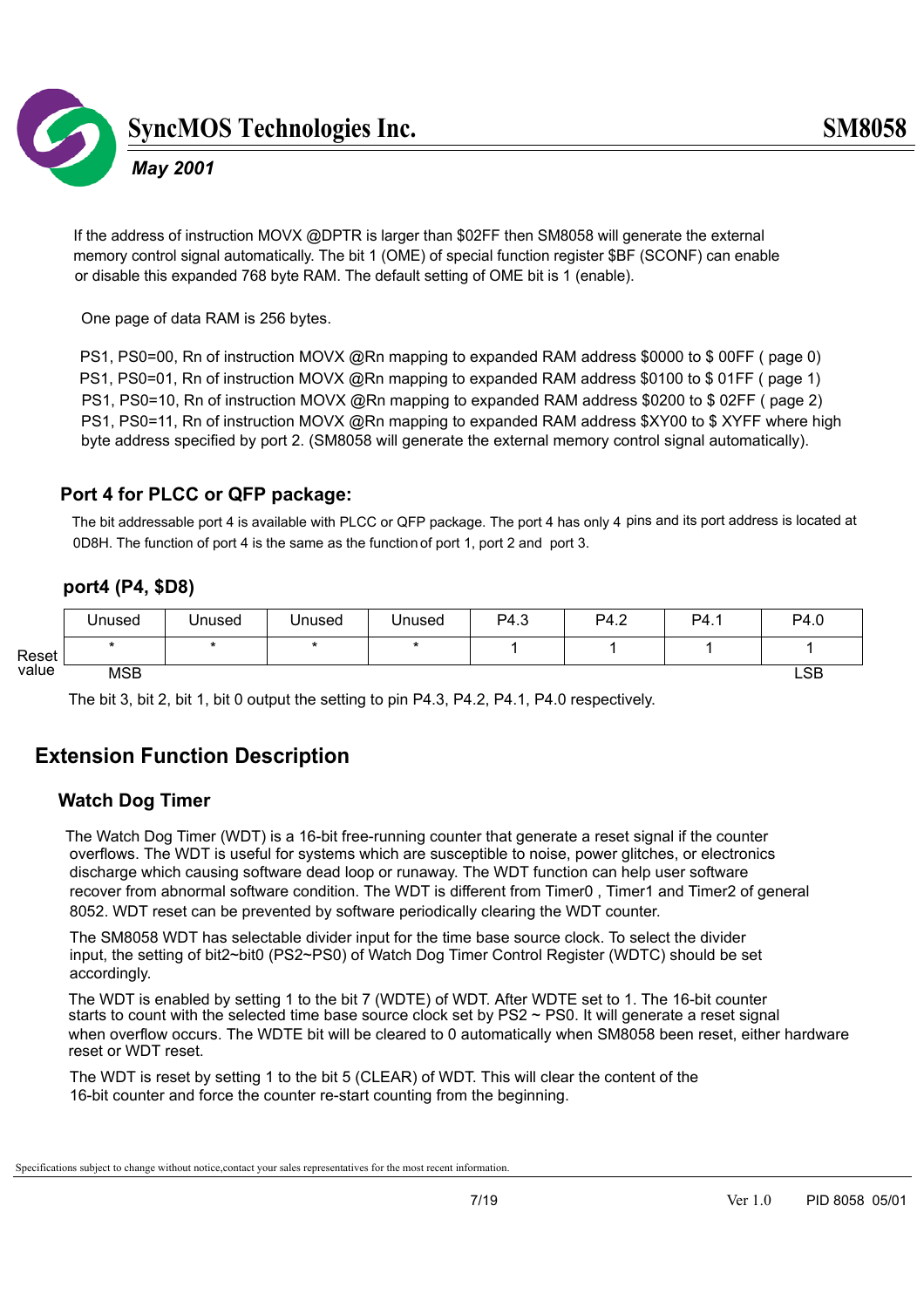

### *May 2001*

# **Watch Dog Timer Registers - WDT Control Register (WDTC, \$9F)**

|                | <b>WDTE</b> | Unused | <b>CLEAR</b> | Unused | Jnused | PS <sub>2</sub> | D <sub>Q</sub> 1<br>ັ | PS <sub>0</sub> |
|----------------|-------------|--------|--------------|--------|--------|-----------------|-----------------------|-----------------|
| Reset<br>value |             |        |              |        |        |                 |                       |                 |

MSB Production of the contract of the contract of the contract of the contract of the contract of the contract of the contract of the contract of the contract of the contract of the contract of the contract of the contract

WDTE: Watch Dog Timer enable bit

CLEAR: Watch Dog Timer reset bit

PS2 ~ PS0: clock source divider selection bit

| PS [2:0] | Divider (OSC in) | Time Period (ms) @40MHz |
|----------|------------------|-------------------------|
| 000      | 8                | 13.1                    |
| 001      | 16               | 26.21                   |
| 010      | 32               | 52.42                   |
| 011      | 64               | 104.8                   |
| 100      | 128              | 209.71                  |
| 101      | 256              | 419.43                  |
| 110      | 512              | 838.86                  |
| 111      | 1024             | 1677.72                 |

### **System Control Register (SCONF,\$BF)**

|                | <b>WDR</b> | Unused | Unused | Unused | Unused | Unused | OME | <b>ALE!</b> |
|----------------|------------|--------|--------|--------|--------|--------|-----|-------------|
| Reset<br>value |            |        |        |        |        |        |     |             |

MSB Example the contract of the contract of the contract of the contract of the contract of the contract of the contract of the contract of the contract of the contract of the contract of the contract of the contract of th

WDR : Watch Dog Timer Reset. When system reset by Watch Dog Timer overflow, WDR will be set to 1 OME : 768 bytes on-chip RAM enable bit ALEI : ALE output inhibit bit, to reduce EMI

The bit 7(WDR) of SCONF is Watch Dog Timer Reset bit. It will be set to 1 when reset signal generated by WDT overflow. User should check WDR bit whenever unpredicted reset happened.

### **Reduce EMI Function**

 The SM8058 allows user to reduce the EMI emission by setting 1 to the bit 0 (ALEI) of SCONF register. This function will inhibit the clock signal in Fosc/6Hz output to the ALE pin. This function is available when there is no external program memory or no external data RAM in the system.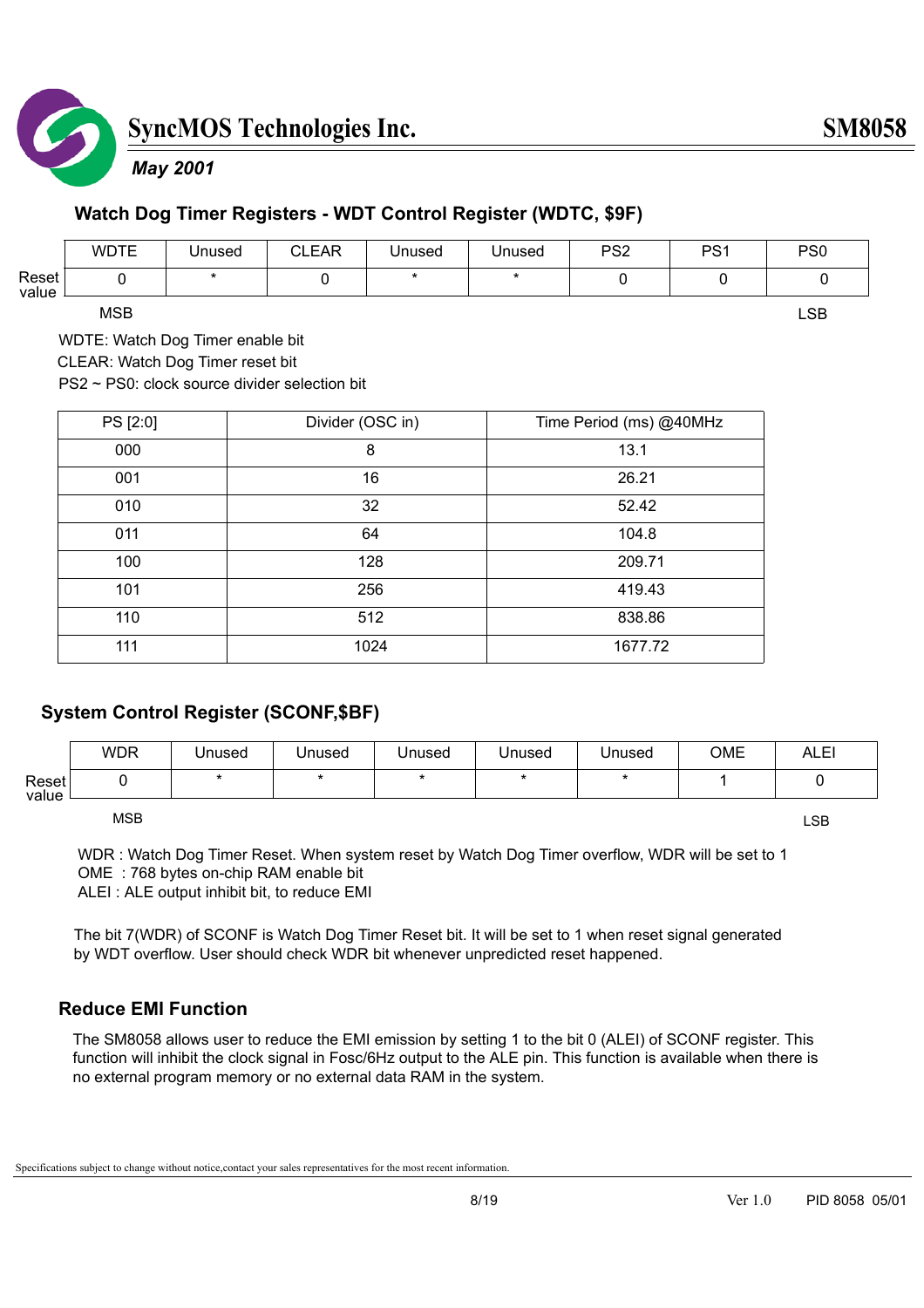

### *May 2001*

### **Operting Conditions**

| Symbol           | Description           | Min. | Typ. | Max. | Unit.        | Remarks                        |
|------------------|-----------------------|------|------|------|--------------|--------------------------------|
| TA               | Operating temperature |      | 25   | 70   | $^{\circ}$ C | Ambient temperature under bias |
| <b>TS</b>        | Storage temperature   | -55  | 25   | 155  | $^{\circ}$ C |                                |
| VCC <sub>5</sub> | Supply voltage        | 4.5  | 5.0  | 5.5  | v            | For C Version                  |
| VCC <sub>3</sub> | Supply voltage        | 3    | 3.3  | 3.6  | v            | <b>For L Version</b>           |
| Fosc 16          | Oscillator Frequency  | 3.0  | 16   | 16   |              | MHz   For 5V, 3.3V application |
| Fosc 25          | Oscillator Frequency  | 3.0  | 25   | 25   |              | MHz   For 5V, 3.3V application |
| Fosc 40          | Oscillator Frequency  | 3.0  | 40   | 40   |              | MHz   For 5V application       |

### **DC Characteristics**

(16/25/40MHz, typical operating conditions, valid for SM8058 version series)

| Symbol                  | Parameter                         | Valid                  | Min.   | Max.      | Unit   | <b>Test Conditions</b>            |
|-------------------------|-----------------------------------|------------------------|--------|-----------|--------|-----------------------------------|
| VIL1                    | Input Low Voltage                 | port 0,1,2,3,4,#EA     | $-0.5$ | 0.8       | $\vee$ |                                   |
| VIL <sub>2</sub>        | Input Low Voltage                 | RES, XTAL1             | 0      | 0.8       | $\vee$ |                                   |
| VIH <sub>1</sub>        | Input High Voltage                | port 0,1,2,3,4,#EA     | 2.0    | $Vcc+0.5$ | $\vee$ |                                   |
| V <sub>H2</sub>         | Input High Voltage                | RES, XTAL1             | 70%Vcc | $Vcc+0.5$ | V      |                                   |
| VOL1                    | Output Low Voltage                | port 0, ALE, #PSEN     |        | 0.45      | V      | $IOL=3.2mA$                       |
| VOL <sub>2</sub>        | Output Low Voltage                | port 1,2,3,4           |        | 0.45      | V      | $IOL=1.6mA$                       |
| VOH <sub>1</sub>        | <b>Output High Voltage</b>        | port 0                 | 2.4    |           | $\vee$ | IOH=-800uA (only for VCC =5V)     |
|                         |                                   |                        | 90%Vcc |           | V      | IOH=-80uA                         |
| VOH <sub>2</sub>        | <b>Output High Voltage</b>        | port 1,2,3,4,ALE,#PSEN | 2.4    |           | V      | IOH=-60uA (only for VCC =5 V)     |
|                         |                                   |                        | 90%Vcc |           | $\vee$ | IOH=-10uA                         |
| $\overline{\mathbb{I}}$ | Logical 0 Input Current           | port 1,2,3,4           |        | $-75$     | uA     | $V$ in=0.45 $V$                   |
| $\Pi$                   | <b>Logical Transition Current</b> | port 1,2,3,4           |        | -650      | uA     | $V$ in= $2.0V$                    |
| Ш                       | <b>Input Leakage Current</b>      | port 0, #EA            |        | ±10       | uA     | 0.45V <vin<vcc< td=""></vin<vcc<> |
| <b>R RES</b>            | <b>Reset Pulldown Resistance</b>  | <b>RES</b>             | 50     | 300       | Kohm   |                                   |
| CIO                     | Pin Capacitance                   |                        |        | 10        | pF     | Freq=1MHz, $Ta=25^{\circ}C$       |
| l CC                    | <b>Power Supply Current</b>       | Vdd                    |        | 15        | mA     | Active mode, 40MHz                |
|                         |                                   |                        |        | 10        | mA     | Active mode, 25MHz                |
|                         |                                   |                        |        | 7         | mA     | Active mode, 16MHz                |
|                         |                                   |                        |        | 10        | mA     | Idle mode, 40MHz                  |
|                         |                                   |                        |        | 7         | mA     | Idle mode, 25MHz                  |
|                         |                                   |                        |        | 4.5       | mA     | Idle mode, 16MHz                  |
|                         |                                   |                        |        | 10        | uA     | Power down mode                   |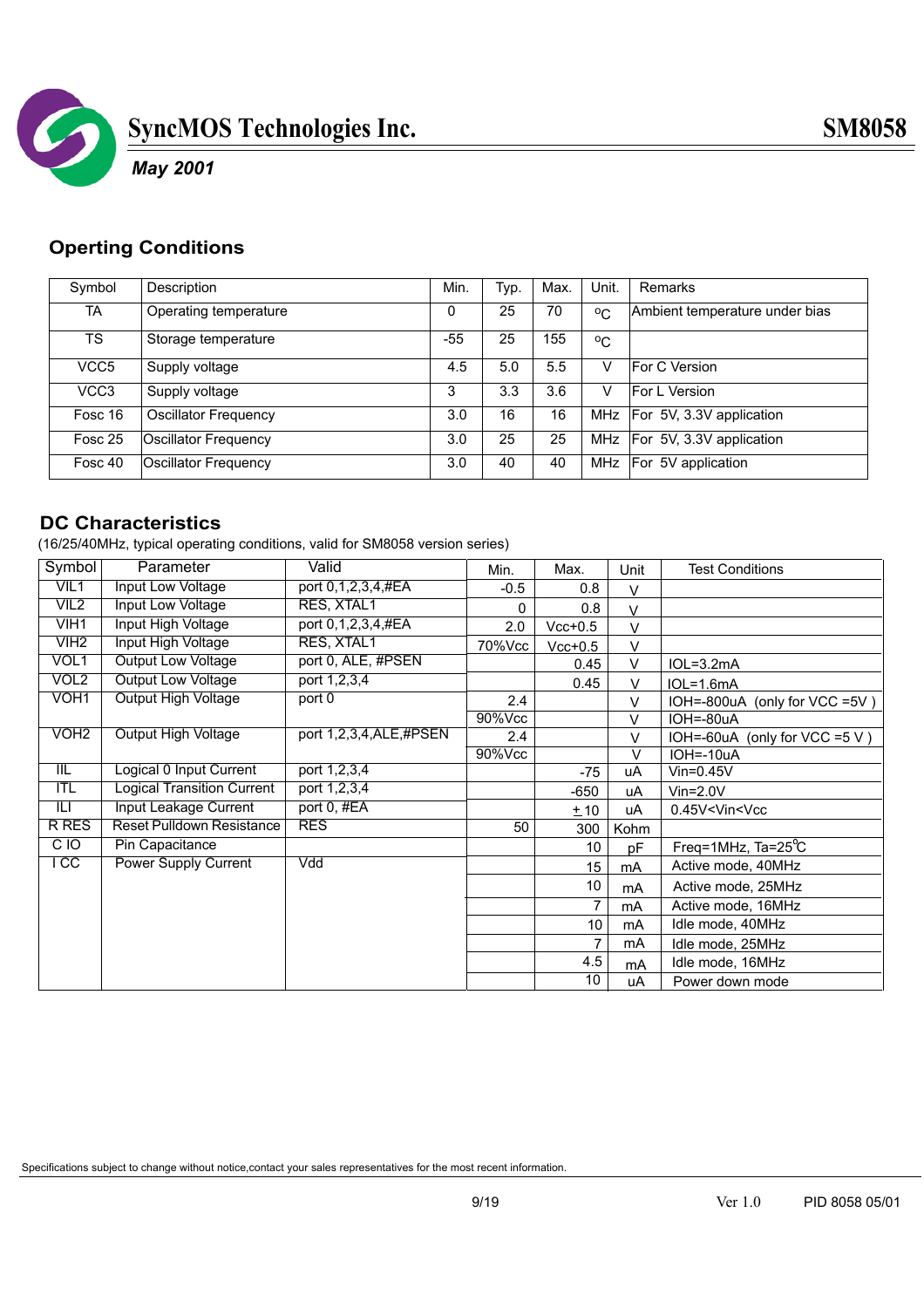

### *May 2001*

### **AC Characteristics**

(16/25/40MHz, operating conditions; CL for Port 0, ALE and PSEN Outputs=100pF; CL for all Other Output=80pF)

|                 |                                   | Valid           |                  |      | fosc=16MHz      |                | Variable fosc |            | Unit | <b>Remarks</b> |
|-----------------|-----------------------------------|-----------------|------------------|------|-----------------|----------------|---------------|------------|------|----------------|
| Symbol          | Parameter                         | Cycle           | Min.             | Typ. | Max             | Min.           | Typ.          | Max        |      |                |
| <b>TLHLL</b>    | ALE pulse width                   | <b>RD/WRT</b>   | 115              |      |                 | $2xT - 10$     |               |            | nS   |                |
| <b>T AVLL</b>   | Address Valid to ALE low          | <b>RD/WRT</b>   | 43               |      |                 | $T - 20$       |               |            | nS   |                |
| <b>TLLAX</b>    | Address Hold after ALE low        | RD/WRT          | 53               |      |                 | $T - 10$       |               |            | nS   |                |
| <b>T LLIV</b>   | ALE low to Valid Instruction In   | <b>RD</b>       |                  |      | 240             |                |               | $4xT - 10$ | nS   |                |
| <b>TLLPL</b>    | ALE low to #PSEN low              | $\overline{RD}$ | 53               |      |                 | $T - 10$       |               |            | nS   |                |
| T PLPH          | #PSEN pulse width                 | RD              | 173              |      |                 | $3xT - 15$     |               |            | nS   |                |
| <b>T PLIV</b>   | #PSEN low to Valid Instruction In | $\overline{RD}$ |                  |      | 177             |                |               | $3xT - 10$ | nS   |                |
| <b>T PXIX</b>   | Instruction Hold after #PSEN      | RD              | $\overline{0}$   |      |                 | $\overline{0}$ |               |            | nS   |                |
| <b>T PXIZ</b>   | Instruction Float after #PSEN     | $\overline{RD}$ |                  |      | $\overline{87}$ |                |               | $T + 25$   | nS   |                |
| <b>TAVIV</b>    | Address to Valid Instruction In   | $\overline{RD}$ |                  |      | 292             |                |               | $5xT - 20$ | nS   |                |
| <b>T PLAZ</b>   | #PSEN low to Address Float        | $\overline{RD}$ |                  |      | 10              |                |               | 10         | nS   |                |
| <b>TRLRH</b>    | #RD pulse width                   | $\overline{RD}$ | 365              |      |                 | $6xT - 10$     |               |            | nS   |                |
| <b>T WLWH</b>   | #WR pulse width                   | <b>WRT</b>      | 365              |      |                 | $6xT - 10$     |               |            | nS   |                |
| <b>T RLDV</b>   | #RD low to Valid Data In          | <b>RD</b>       |                  |      | 302             |                |               | $5xT - 10$ | nS   |                |
| <b>T RHDX</b>   | Data Hold after #RD               | $\overline{RD}$ | $\mathbf 0$      |      |                 | 0              |               |            | nS   |                |
| <b>T RHDZ</b>   | Data Float after #RD              | <b>RD</b>       |                  |      | 145             |                |               | $2xT + 20$ | nS   |                |
| <b>TLLDV</b>    | ALE low to Valid Data In          | $\overline{RD}$ |                  |      | 590             |                |               | $8xT - 10$ | nS   |                |
| <b>T AVDV</b>   | Address to Valid Data In          | <b>RD</b>       |                  |      | 542             |                |               | $9xT - 20$ | nS   |                |
| <b>TLLYL</b>    | ALE low to #WR High or #RD low    | <b>RD/WRT</b>   | 178              |      | 197             | $3xT - 10$     |               | $3xT + 10$ | nS   |                |
| <b>TAVYL</b>    | Address Valid to #WR or #RD low   | <b>RD/WRT</b>   | $\overline{230}$ |      |                 | $4xT - 20$     |               |            | nS   |                |
| <b>T QVWH</b>   | Data Valid to #WR High            | <b>WRT</b>      | 403              |      |                 | $7xT - 35$     |               |            | nS   |                |
| <b>T QVWX</b>   | Data Valid to #WR transition      | <b>WRT</b>      | 38               |      |                 | $T - 25$       |               |            | nS   |                |
| <b>T WHQX</b>   | Data hold after #WR               | <b>WRT</b>      | $\overline{73}$  |      |                 | $T + 10$       |               |            | nS   |                |
| <b>T RLAZ</b>   | #RD low to Address Float          | <b>RD</b>       |                  |      |                 |                |               | 5          | nS   |                |
| <b>TYALH</b>    | #WR or #RD high to ALE high       | <b>RD/WRT</b>   | 53               |      | $\overline{72}$ | $T - 10$       |               | $T + 10$   | nS   |                |
| T CHCL          | clock fall time                   |                 |                  |      |                 |                |               |            | nS   |                |
| <b>T CLCX</b>   | clock low time                    |                 |                  |      |                 |                |               |            | nS   |                |
| T CLCH          | clock rise time                   |                 |                  |      |                 |                |               |            | nS   |                |
| T CHCX          | clock high time                   |                 |                  |      |                 |                |               |            | nS   |                |
| <b>T, TCLCL</b> | clock period                      |                 |                  | 63   |                 |                | 1/fosc        |            | nS   |                |
|                 |                                   |                 |                  |      |                 |                |               |            |      |                |

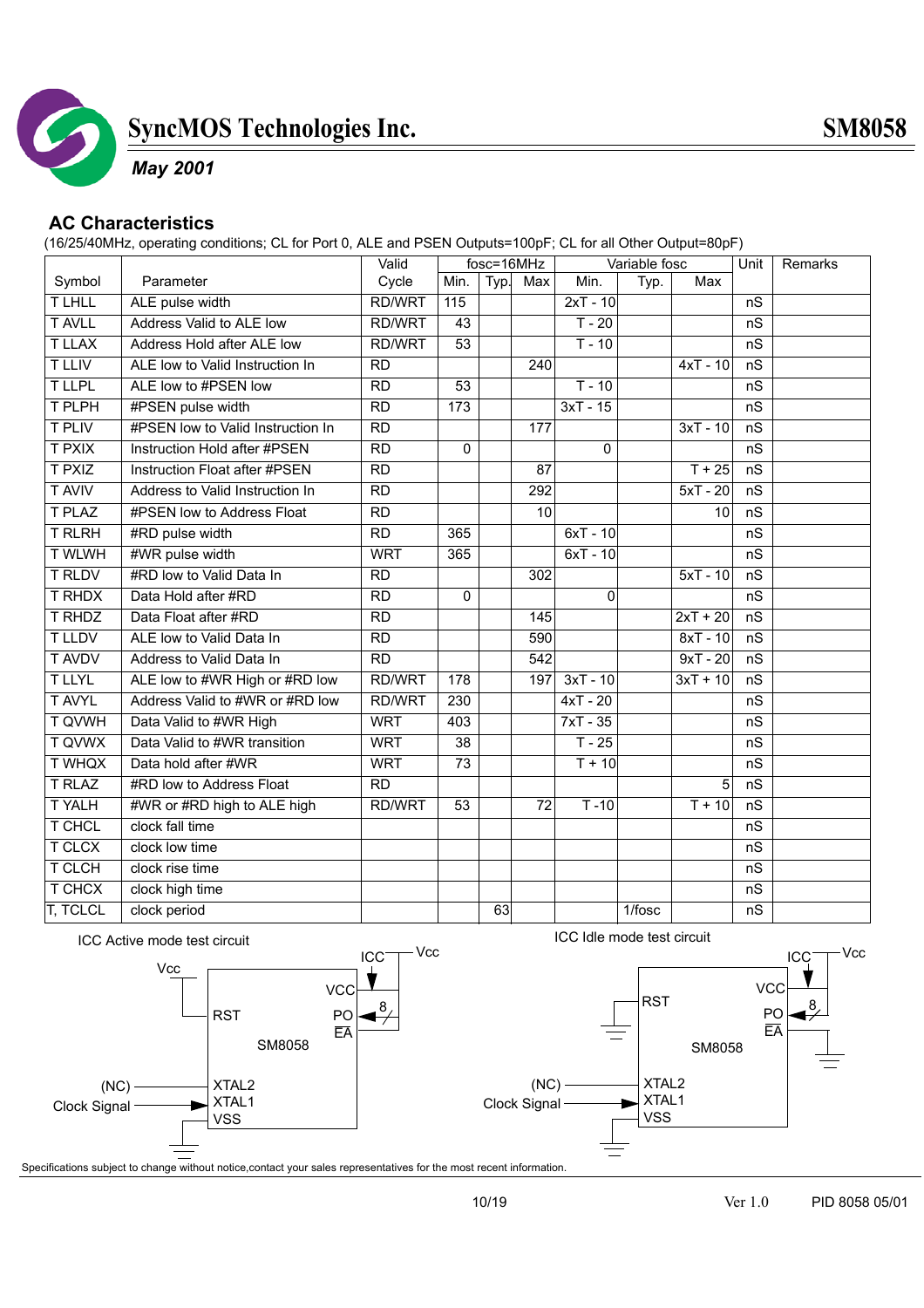

### *May 2001*

### Application Reference

| Valid for SM8058 |       |             |                   |              |
|------------------|-------|-------------|-------------------|--------------|
| X'tal            | 3MHz  | 6MHz        | 9MHz              | 12MHz        |
| C1               | 30p   | 30p         | 30p               | 30p          |
| C2               | 30p   | 30p         | $\overline{30}$ p | 30p          |
| R                | open  | open        | open              | open         |
|                  |       |             |                   |              |
| X'tal            | 16MHz | $25$ MHz    | 33MHz             | 40MHz        |
| C <sub>1</sub>   | 30 pF | 15pF        | 10pF              | 5 pF         |
| C <sub>2</sub>   | 30 pF | 15pF        | 10pF              | 5pF          |
| R                | open  | $62K\Omega$ | $6.8K\Omega$      | $4.7K\Omega$ |



NOTE: Oscillation circuit may differs with different crystal or ceramic resonator in higher oscillation frequency which was due to each crystal or ceramic resonator has its own characteristics.

 User should check with the crystal or ceramic resonator manufacturer for appropriate value of external components.

### Data Memory Read Cycle Timing

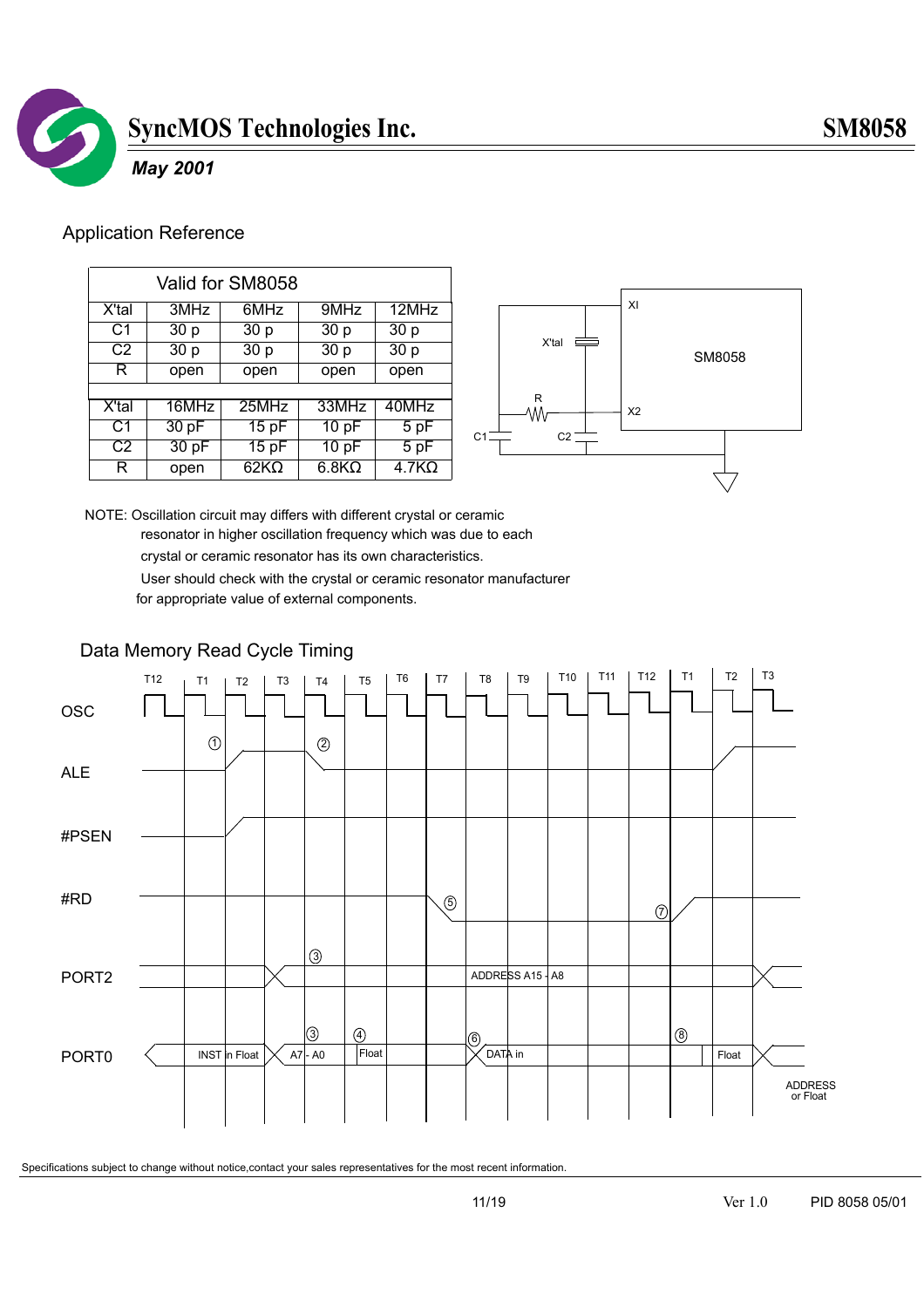

### *May 2001*

### Program Memory Read Cycle Timing

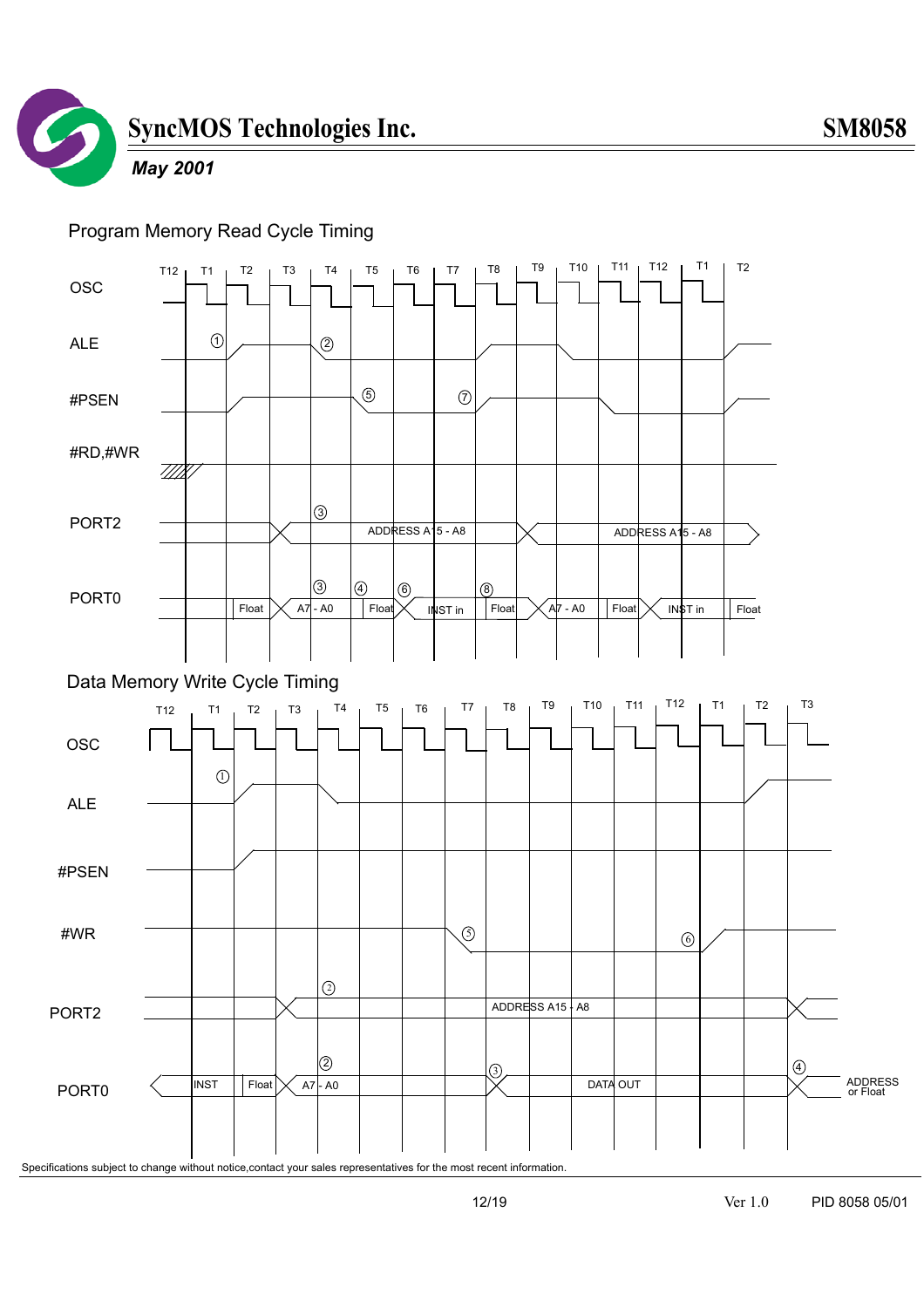

### *May 2001*





Timing Critical, Requirement of External Clock (Vss=0.0V is assumed)

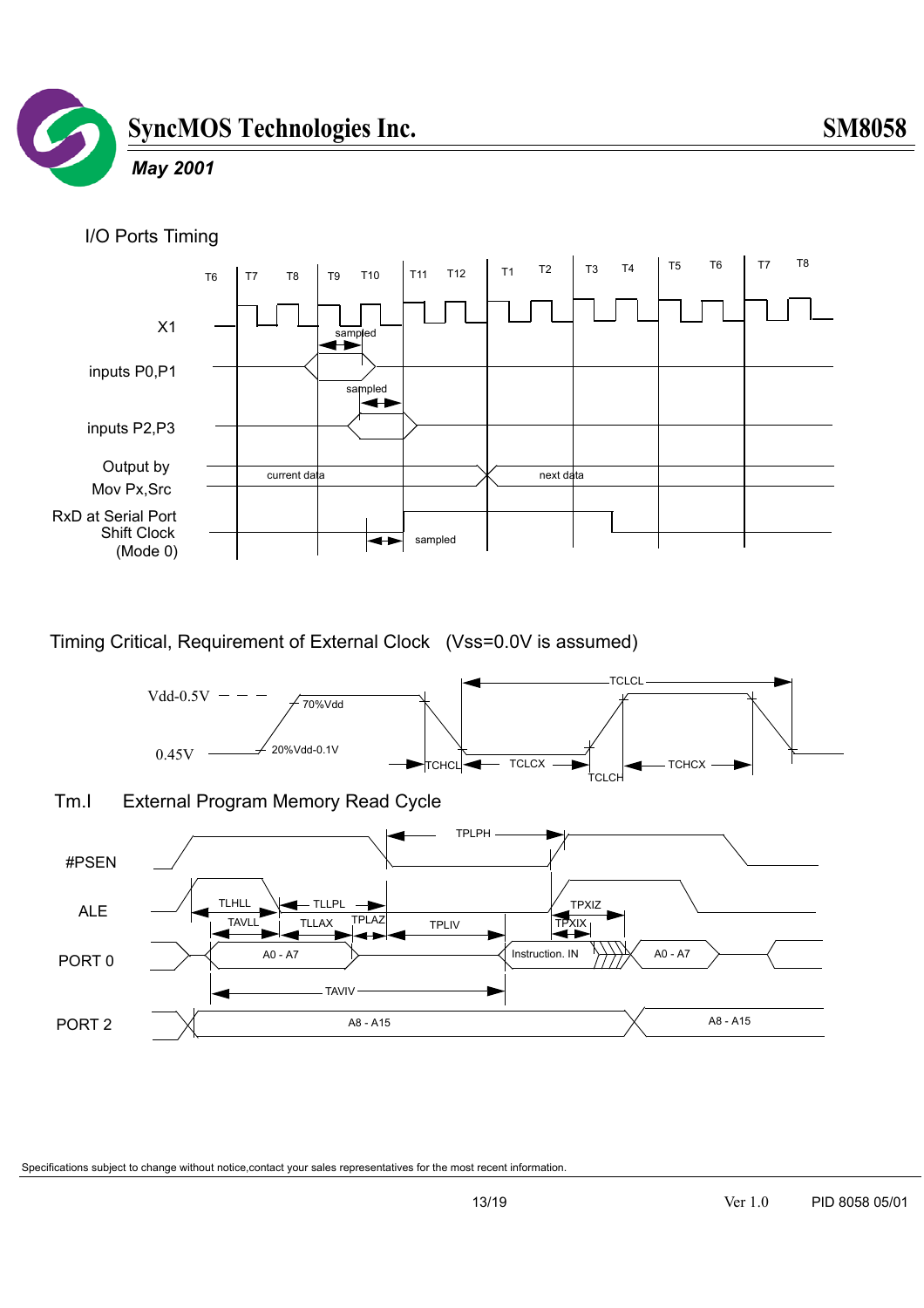

Tm.II External Data Memory Read Cycle

### *May 2001*



### Tm.III External Data Memory Write Cycle

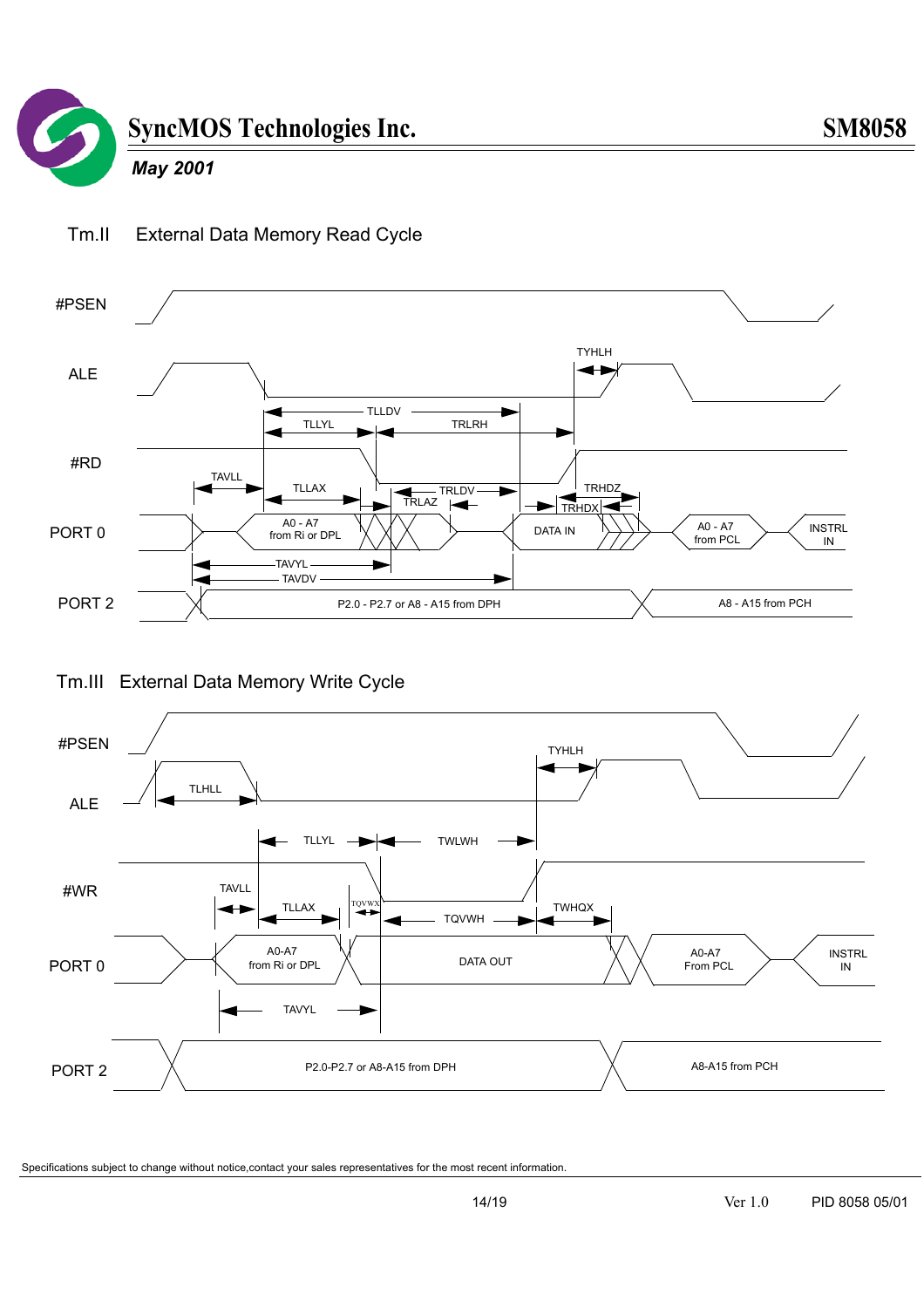

### 40L 600mil PDIP Information





#### Note:

- 1. Dimension D Max & include mold flash or tie bar burrs.
- 2. Dimension E1 does not include interlead flash.
- 3. Dimension D & E1 include mold mismatch and are determined at the mold parting line.
- 4. Dimension B1 does not include dambar protrusion/ infrusion.
- 5. Controlling dimension is inch.
- 6. General appearance spec. should base on final visual inspection spec.

|                 | Dimension in inch           | Dimension in mm         |
|-----------------|-----------------------------|-------------------------|
| Symbol          | minimal/maximal             | minimal/maximal         |
| A               | $-10.210$                   | $-15.33$                |
| $\overline{A1}$ | $0.010/-$                   | 0.25/                   |
| $\overline{A2}$ | 0.150 / 0.160               | 3.81 / 4.06             |
| B               | 0.016 / 0.022               | 0.41/0.56               |
| $\overline{B1}$ | 0.048 / 0.054               | 1.22 / 1.37             |
| C               | 0.008 / 0.014               | 0.20 / 0.36             |
| D               | $-/2.070$                   | $-152.58$               |
| F               | 0.590 / 0.610               | 14.99 / 15.49           |
| E1              | 0.540 / 0.552               | 13.72 / 14.02           |
| e1              | 0.090 / 0.110               | 2.29 / 2.79             |
| L               | 0.120 / 0.140               | 3.05 / 3.56             |
| a               | $0^{\circ}$ / 15 $^{\circ}$ | $0^{\circ}/ 15^{\circ}$ |
| еA              | 0.630 / 0.670               | 16.00 / 17.02           |
| ड               | $-10.090$                   | $-12.29$                |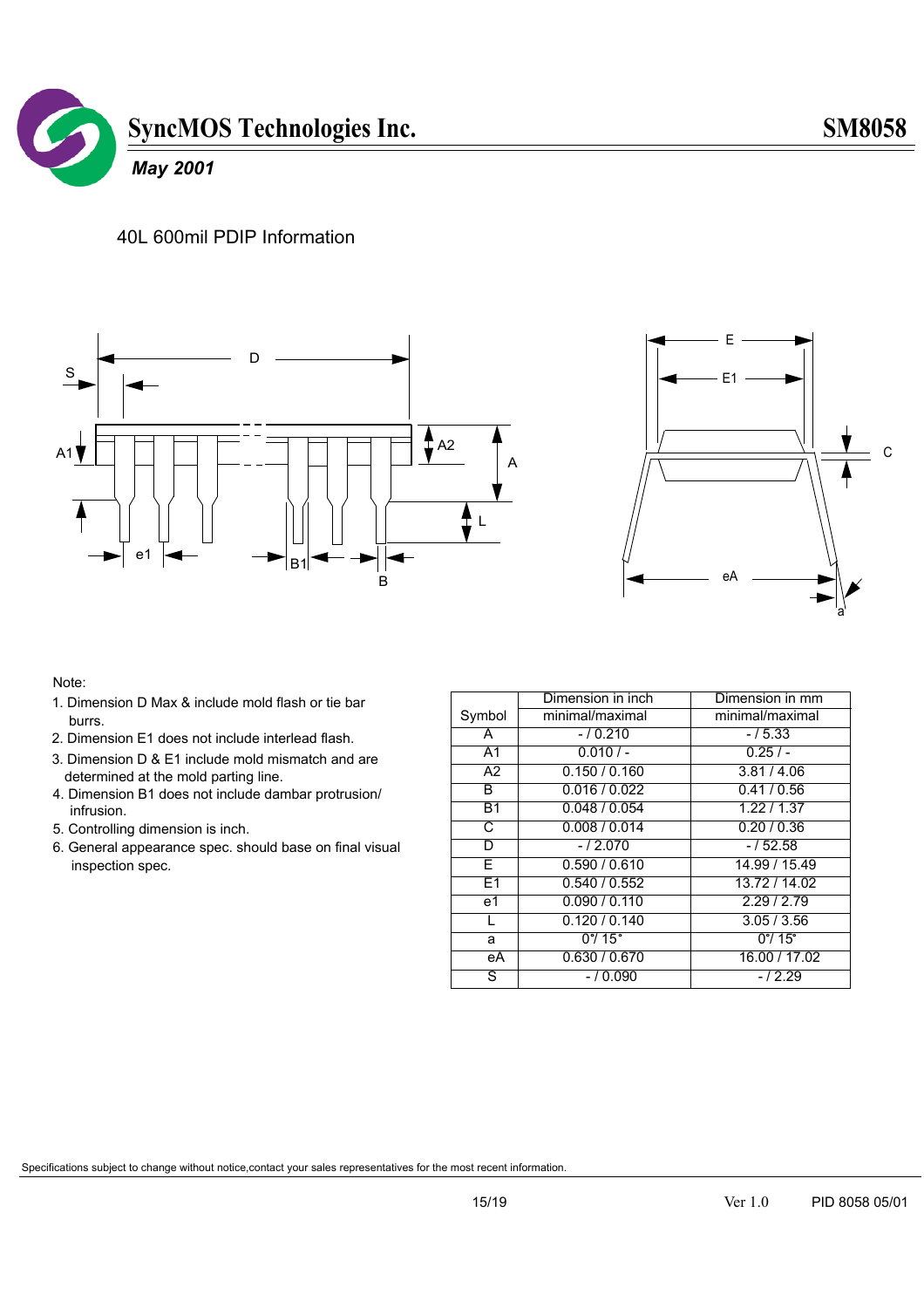

## *May 2001*



#### Note:

- 1. Dimension D & E does not include interlead flash.
- 2. Dimension b1 does not include dambar protrusion/ intrusion.
- 3. Controlling dimension: Inch
- 4. General appearance spec. should base on final visual inspection spec.

|                | Dimension in inch | Dimension in mm |
|----------------|-------------------|-----------------|
| Symbol         | minimal/maximal   | minimal/maximal |
| A              | $-10.185$         | $-14.70$        |
| A1             | 0.020/            | 0.51/           |
| A2             | 0.145/0.155       | 3.68 / 3.94     |
| b <sub>1</sub> | 0.026 / 0.032     | 0.66/0.81       |
| b              | 0.016 / 0.022     | 0.41/0.56       |
| C              | 0.008 / 0.014     | 0.20/0.36       |
| D              | 0.648 / 0.658     | 16.46 / 16.71   |
| E              | 0.648 / 0.658     | 16.46 / 16.71   |
| e              | $0.050$ BSC       | 1.27 BSC        |
| GD             | 0.590 / 0.630     | 14.99 / 16.00   |
| GE             | 0.590 / 0.630     | 14.99 / 16.00   |
| HD             | 0.680 / 0.700     | 17.27 / 17.78   |
| HE.            | 0.680 / 0.700     | 17.27 / 17.78   |
|                | 0.090 / 0.110     | 2.29/2.79       |
| $\theta$       | $-10.004$         | $-10.10$        |
|                |                   |                 |

L

 $\bigcirc$ 

A1

A2

A

GE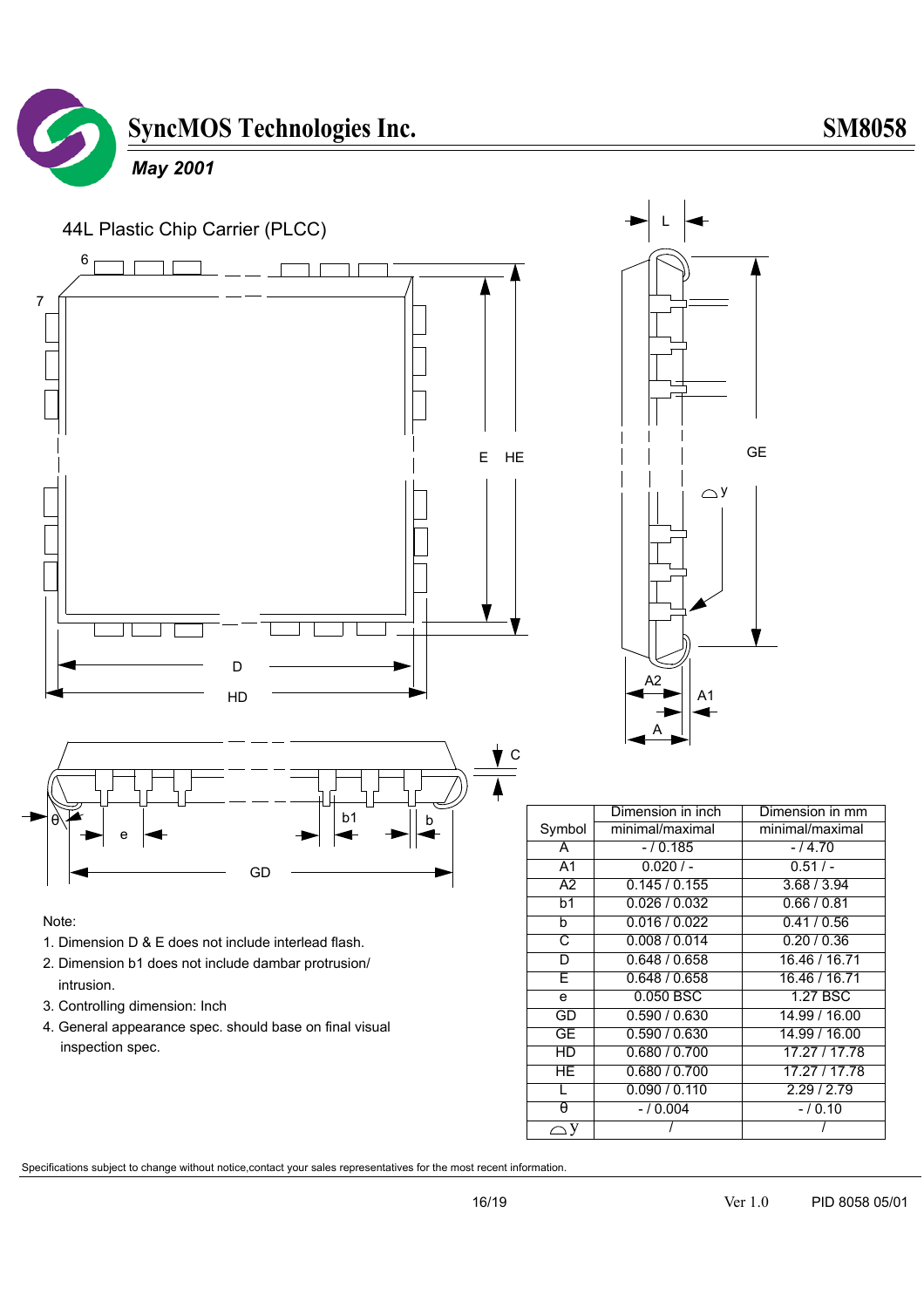

44L Plastic Quad Flat Package





e seating plane  $\triangle C$ 

Note:

Dimension D1 and E1 do not include mold protrusion.

Allowance protrusion is 0.25mm per side.

Dimension D1 and E1 do include mold mismatch

and are determined datum plane.

Dimension b does not include dambar protrusion. Allowance dambar protrusion shall be 0.08 mm total in excess of the b dimension at maximum material condition. Dambar cannot be located on the lower radius or the lead foot.

|                       | Dimension in Inch          | Dimension in mm |  |
|-----------------------|----------------------------|-----------------|--|
| Symbol                | minimal/maximal            | minimal/maximal |  |
| Ā                     | $-10.100$                  | $-/2.55$        |  |
| A <sub>1</sub>        | 0.006 / 0.014              | 0.15/0.35       |  |
| $\overline{A2}$       | 0.071 / 0.087              | 1.80 / 2.20     |  |
| b                     | 0.012/0.018                | 0.30 / 0.45     |  |
| C                     | 0.004 / 0.009              | 0.09 / 0.20     |  |
| D                     | 0.520 BSC                  | 13.20 BSC       |  |
| D1                    | 0.394 BSC                  | 10.00 BSC       |  |
| D2                    | 0.315                      | 8.00            |  |
| E                     | 0.520 BSC                  | 13.20 BSC       |  |
| E1                    | 0.394 BSC                  | 10.00 BSC       |  |
| E2                    | 0.315                      | 8.00            |  |
| e                     | 0.031 BSC                  | 0.80 BSC        |  |
| L                     | 0.029/0.041                | 0.73/1.03       |  |
| L1                    | 0.063                      | 1.60            |  |
| R1                    | $0.005/ -$                 | $0.13/-$        |  |
| R2                    | 0.005/0.012                | 0.13 / 0.30     |  |
| ड                     | $0.008/$ -                 | 0.20/           |  |
| $\theta$              | $0^{\circ}$ / 7 $^{\circ}$ | as left         |  |
| $\theta$ 1            | $0^{\circ}$ / -            | as left         |  |
| $\overline{\theta}$ 2 | $10^{\circ}$ REF           | as left         |  |
| $\theta$ 3            | $7^\circ$ REF              | as left         |  |
| $\overline{\circ}$ c  | 0.004                      | 0.10            |  |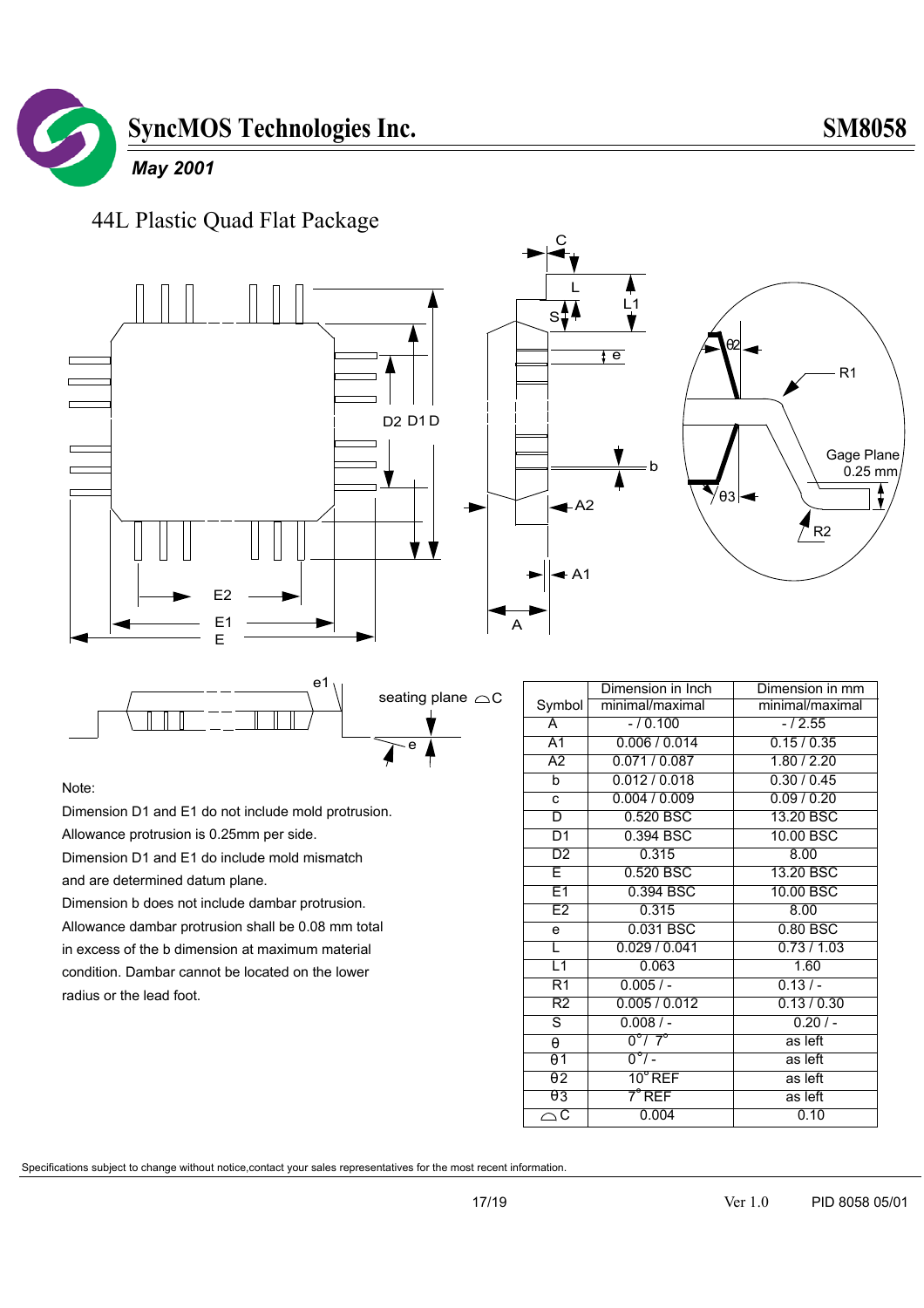

### *May 2001*

| eMCU writer list                 |                                 |                         |  |
|----------------------------------|---------------------------------|-------------------------|--|
| Company                          | Contact info                    | Programmer Model Number |  |
| <b>Advantech</b>                 | Tel:02-22182325                 | LabTool - 48 $(1 * 1)$  |  |
| 7F, No.98, Ming-Chung Rd.,       | Fax:02-22182435                 | LabTool - 848 (1*8)     |  |
| Shin-Tien City, Taipei, Taiwan,  | E-mail:                         |                         |  |
| <b>ROC</b>                       | aecwebmaster@advantech.com.tw   |                         |  |
| Website:                         |                                 |                         |  |
| http://www.aec.com.tw            |                                 |                         |  |
|                                  |                                 |                         |  |
| <b>Caprilion</b>                 | Tel:07-3865061                  | <b>UNIV2000</b>         |  |
| P.O. Box 461 KaoHsiung, Taiwan,  | Fax:07-3865421                  |                         |  |
| <b>ROC</b>                       | E-mail:                         |                         |  |
| Website:                         | cap@market.net.tw               |                         |  |
| http://www.market.net.tw/ ~ cap/ |                                 |                         |  |
|                                  |                                 |                         |  |
| Hi-Lo                            | Tel:02-87923301                 | All - 11 $(1*1)$        |  |
| 4F, No. 20, 22, LN, 76,          | Fax:02-87923285                 | Gang - 08 (1*8)         |  |
| Rui Guang Rd., Nei Hu, Taipei,   | E-mai:                          |                         |  |
| Taiwan, ROC.                     | support@hilosystems.com.tw      |                         |  |
| Website:                         |                                 |                         |  |
| http://www.hilosystems.com.tw    |                                 |                         |  |
|                                  |                                 |                         |  |
| <u>Leap</u>                      | Tel:02-29991860                 | ChipStation (1*1)       |  |
| 6th F1-4, Lane 609,              | Fax:02-29990015                 | SU - 2000 (1*8)         |  |
| Chunghsin Rd., Sec. 5, Sanchung, | E-mail:                         |                         |  |
| Taipei Hsien, Taiwan, ROC        | service@leap.com.tw             |                         |  |
| Website:                         |                                 |                         |  |
| http://www.leap.com.tw           |                                 |                         |  |
|                                  |                                 |                         |  |
| Xeltek Electronic Co., Ltd       | Tel:+86-25-4408399, 4543153-206 | Superpro/2000 (1*1)     |  |
| 338 Hongwu Road, Nanjing, China  | E-mail:                         | Superpro/680 (1*1)      |  |
| 210002                           | xelclw@jlonline.com,            | Superpro/280 (1*1)      |  |
| Website:                         | xelgbw@jlonline.com             | Superpro/L+(1*1)        |  |
| http://www.xeltek-cn.com         |                                 |                         |  |
|                                  |                                 |                         |  |